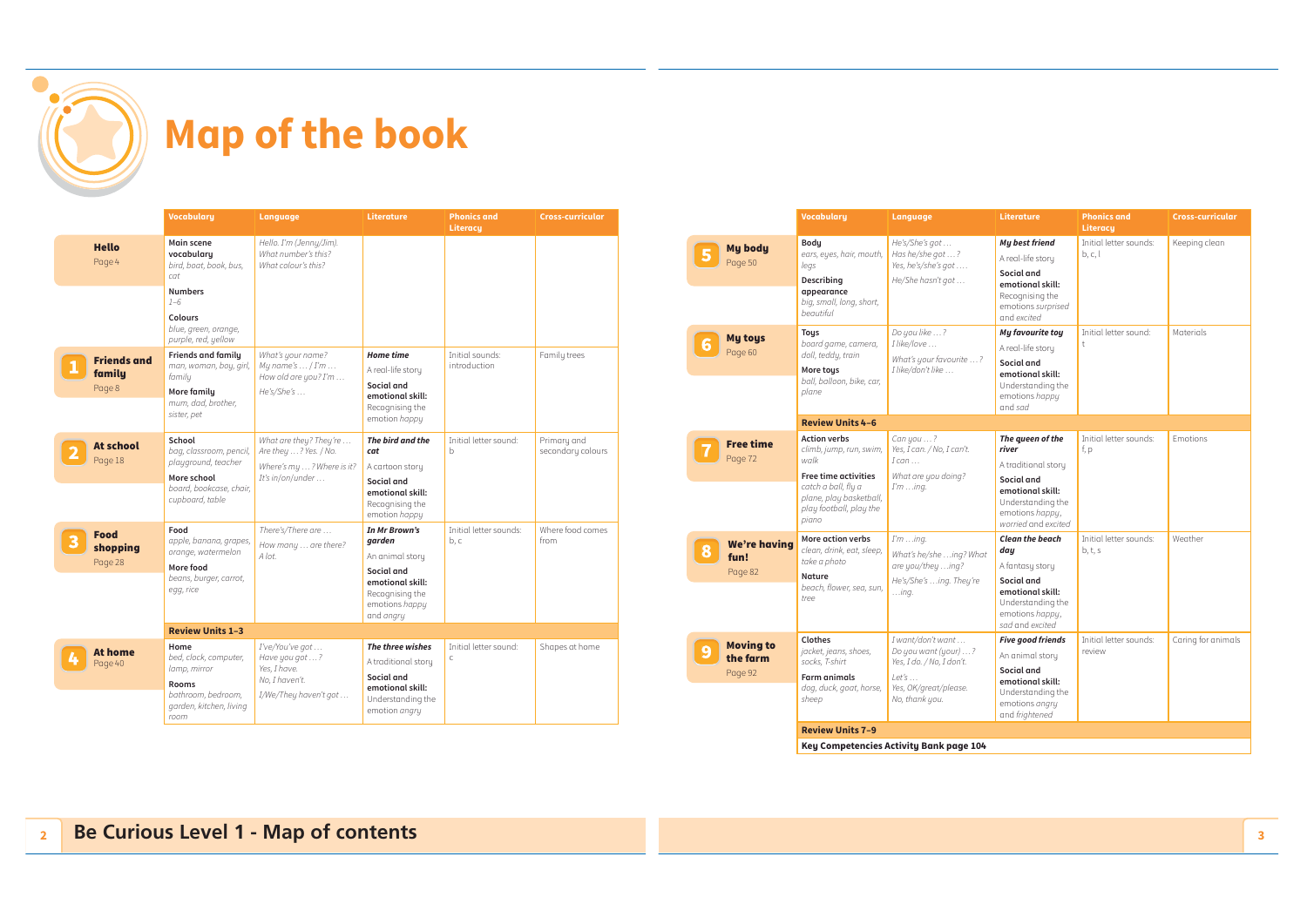

|                                                                                 | <b>Vocabulary</b>                                                                                      | <b>Grammar</b>                                                                                                                                                                                                                                                                             | Cross-curricular                                                               | Literature                                                                                                                | <b>Assessment</b>                                                             |
|---------------------------------------------------------------------------------|--------------------------------------------------------------------------------------------------------|--------------------------------------------------------------------------------------------------------------------------------------------------------------------------------------------------------------------------------------------------------------------------------------------|--------------------------------------------------------------------------------|---------------------------------------------------------------------------------------------------------------------------|-------------------------------------------------------------------------------|
| <b>Hello</b><br>Page 4                                                          | Main character<br>names<br>Numbers<br>Colours                                                          | <b>Greetings and introductions</b><br>What's your name?<br>I'm Henrietta.<br>How old are you?<br>I'm three.                                                                                                                                                                                |                                                                                |                                                                                                                           |                                                                               |
| <b>Our new</b><br>school<br>Mission: Make<br>our classroom<br>English<br>Page 6 | Classroom objects<br>and people<br>Extension of<br>classroom objects<br>Sounds and<br>spelling: $p, b$ | Where ?<br>Prepositions in, on, under,<br>next to<br>Where's the crayon?<br>It's on the desk.<br>Singular and plural nouns<br>this/these<br>What's this?<br>It's a window.<br>What are these?<br>They're windows.                                                                          | Be kind at school<br>Learn about being<br>kind to classmates                   | The first day<br>A play script<br>Social and<br>emotional skill:<br>Helping others                                        | Pre A1 Starters<br>Reading and Writing<br>Part 1<br>Speaking<br>Parts 1 and 2 |
| All about us<br>Mission:<br>Make an All<br>about me book<br>Page 18             | Family<br>Parts of the body<br>Sounds and<br>spelling: th, t                                           | is/are<br>Who is she?<br>She's Jenny. She's a girl.<br>Who is he?<br>He's Jim. He's a boy.<br>have/haven't got<br>I've got brown hair.<br>They haven't got green eyes.<br>Have you got red hair?<br>Yes, I have. / No, I haven't.                                                          | <b>Using our senses</b><br>Learn about the five<br>senses and sense.<br>organs | Sara's favourite<br>game<br>A real-life story<br>Social and<br>emotional skill:<br>Showing concern for<br>others          | Pre A1 Starters<br>Reading and Writing<br>Part 2<br>Speaking Part 2           |
| <b>Fun on the</b><br>farm<br>Mission:<br>Make a farm<br>Page 30                 | Farm animals<br>Adjectives<br>Sounds and<br>spelling: c, k, ck                                         | is/are + adjective<br>adjective + noun<br>He's a nice cat.<br>They aren't old chickens.<br>has/hasn't got<br>It's got long ears.<br>It hasn't got small feet.<br>Has it got a long face?<br>Yes, it has. / No, it hasn't.                                                                  | What do animals<br>aive us?<br>Learn about animal<br>products                  | How cows got their<br>spots<br>A fantasy story<br>Social and<br>emotional skill:<br>Identifying the<br>feelings of others | Pre A1 Starters<br>Reading and Writing<br>Part 3<br>Speaking Part 3           |
|                                                                                 | Review units 1-3                                                                                       |                                                                                                                                                                                                                                                                                            |                                                                                |                                                                                                                           |                                                                               |
| <b>Food with</b><br>friends<br>Mission:<br>Organise<br>a picnic<br>Page 44      | Food and drink<br>Extension of food<br>and drink<br>Sounds and<br>spelling: a                          | like/don't like<br>I like chocolate.<br>Harry doesn't like chocolate.<br>Do you like chocolate?<br>Yes, I do. / No, I don't.<br>Making requests and offers<br>Can I have some chocolate,<br>please?<br>Here you are.<br>Would you like some ice<br>cream?<br>Yes, please. / No, thank you. | Making a recipe<br>Learn about<br>ingredients and<br>methods of cooking        | A picnic with friends<br>A real-life story<br>Social and<br>emotional skill:<br>Sharing                                   | Pre A1 Starters<br>Listening Part 3<br>Speaking Part 4                        |

|   |                                                                                            | <b>Vocabulary</b>                                                                                            | Grammar                                                                                                                                                                                                                                                        | Cross-curricular                                                                              | Literature                                                                                                         | <b>Assessment</b>                                                             |
|---|--------------------------------------------------------------------------------------------|--------------------------------------------------------------------------------------------------------------|----------------------------------------------------------------------------------------------------------------------------------------------------------------------------------------------------------------------------------------------------------------|-----------------------------------------------------------------------------------------------|--------------------------------------------------------------------------------------------------------------------|-------------------------------------------------------------------------------|
|   | <b>Happy</b><br>birthday!<br><b>Mission: Have</b><br>a present-<br>giving party<br>Page 56 | Tous<br>Extension of toys<br>Sounds and<br>spelling: h                                                       | $whose ?Possessive 'sPossessive adjectives my,your, his, her, our, theirWhose bike is this?It's Jim's bike. His bike's orange.want/wantsDoes he want a teddy?Yes, he does. / No, he doesn't.What does he want? He wantsa helicopter.$                          | Shapes around us<br>Learn about shapes                                                        | The twins and their<br>robots<br>A real-life story<br>Social and<br>emotional skill:<br>Saying sorry               | Pre A1 Starters<br>Listening Part 2<br>Speaking Part 4                        |
|   | A day out<br><b>Mission: Plan</b><br>a wildlife tour<br>Page 68                            | Vehicles and<br>places<br>Zoo animals<br>Sounds and<br>spelling: ai, a-e                                     | there is/are<br>There's a car.<br>There aren't any shops.<br>Are there any animals?<br>Yes, there are. / No, there<br>aren't.<br>let's<br>Let's play a game.<br>That's a good idea.                                                                            | Animals in the wild<br>Learn about animal<br>habitats                                         | When we go to the<br>zoo<br>A poem<br>Social and<br>emotional skill:<br>Understanding and<br>expressing feelings   | Pre A1 Starters<br>Reading and Writing<br>Part 4<br>Speaking<br>Parts 1 and 2 |
|   |                                                                                            | Review units 4-6                                                                                             |                                                                                                                                                                                                                                                                |                                                                                               |                                                                                                                    |                                                                               |
|   | Let's play!<br><b>Mission: Plan</b><br>a sports day<br>Page 82                             | Sports and<br>hobbies<br>Sports verbs and<br>extension of sports<br>Sounds and<br>spelling: s                | <b>Present continuous</b><br>What are you doing?<br>I'm riding a horse.<br>What's she doing?<br>She's swimming.<br>Are they cleaning the car?<br>Yes, they are. / No, they're not.<br>can for permission<br>Can we play tennis?<br>Yes, you can, but you can't | Look after your<br>body!<br>Learn about how we<br>can keep our bodies<br>strong               | A good friend<br>A real-life story<br>Social and<br>emotional skill:<br>Identifying ways of<br>being a good friend | Pre A1 Starters<br>Listening Part 1<br>Speaking Part 3                        |
| 8 | <b>At home</b><br>Mission:<br>Invite a friend<br>to my house<br>Page 94                    | Rooms and<br>obiects in the<br>house<br>Extension of<br>objects in the<br>house<br>Sounds and<br>spelling: i | play here.<br>can for ability<br>I can swim.<br>He can't sing.<br>Can you ride a horse?<br>Yes, I can. / No, I can't.<br>Prepositions in front of,<br>between, behind<br>There's a small rug in front of<br>the armchair.                                      | Houses around the<br>world<br>Learn about<br>different kinds of<br>houses around the<br>world | The clock on the<br>wall<br>A poem<br>Social and<br>emotional skill:<br>Comforting others                          | Pre A1 Starters<br>Listening Part 4<br>Speaking Part 4                        |
|   | <b>Happy</b><br>holidays<br>Mission: Go<br>on holiday<br>Page 106                          | Clothes<br>At the beach<br>Sounds and<br>spelling: $j, h$                                                    | <b>Imperatives</b><br>Look at this T-shirt.<br>Clean those shoes.<br>like/enjoy + gerund<br>me too / so do I<br>I like flying my kite.<br>So do I.<br>I enjoy taking photos.<br>Me too.                                                                        | What can we see on<br>holiday?<br>Learn about<br>features of natural<br>landscapes            | The monkey and the<br>shark<br>A traditional story<br>Social and<br>emotional skill:<br>Identifying friends        | Pre A1 Starters<br>Reading and Writing<br>Part 5<br>Speaking<br>Parts 3 and 4 |
|   |                                                                                            | Review units 7-9                                                                                             |                                                                                                                                                                                                                                                                |                                                                                               |                                                                                                                    |                                                                               |
|   |                                                                                            |                                                                                                              | Key Competencies Activity Bank page 121                                                                                                                                                                                                                        |                                                                                               |                                                                                                                    |                                                                               |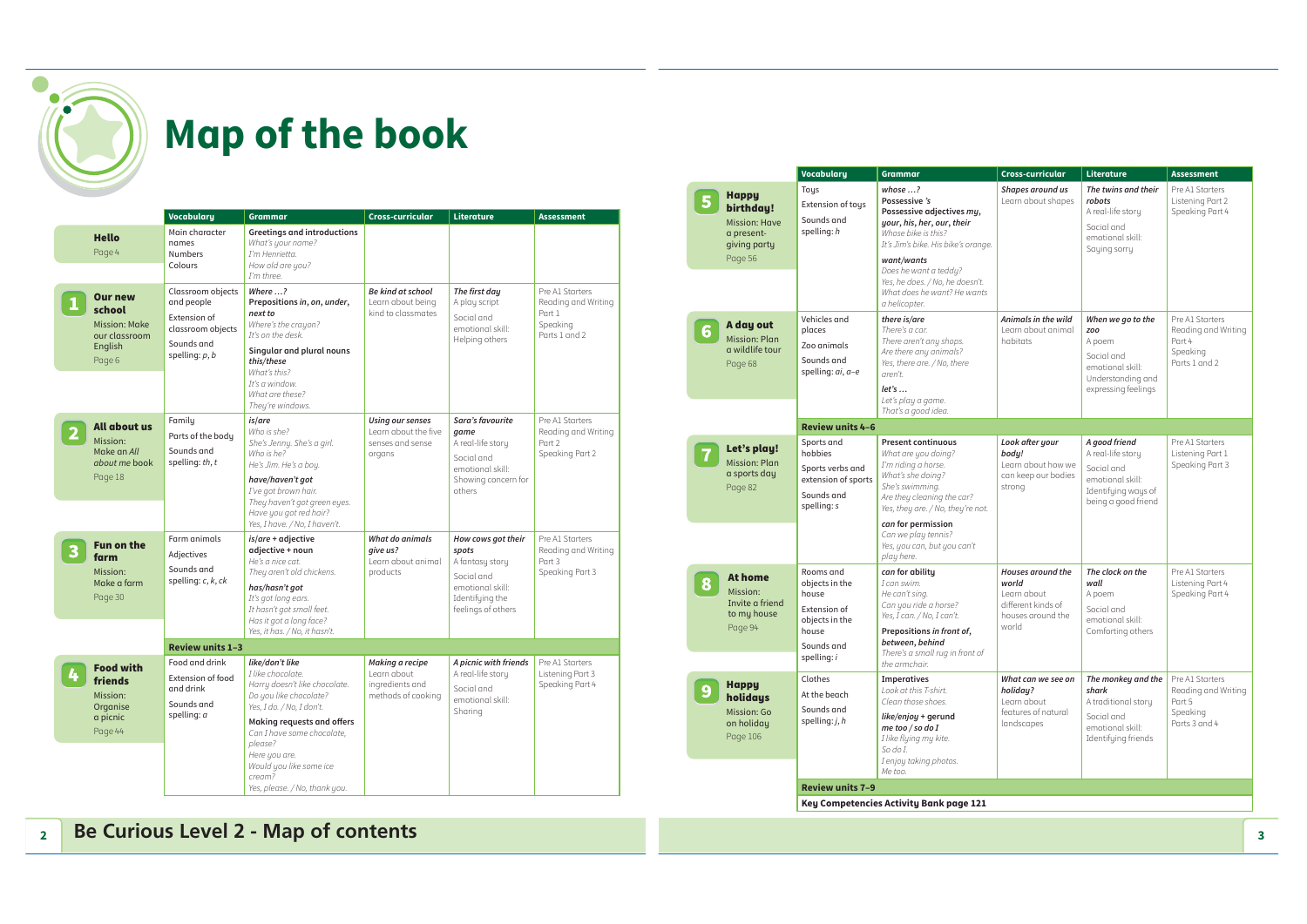

|   |                                                                                                             | <b>Vocabulary</b>                                                                         | <b>Grammar</b>                                                                                                                                                                                                                                                                                                                                                                          | Cross-curricular                                                                                      | Literature                                                                                                                            | <b>Assessment</b>                          |
|---|-------------------------------------------------------------------------------------------------------------|-------------------------------------------------------------------------------------------|-----------------------------------------------------------------------------------------------------------------------------------------------------------------------------------------------------------------------------------------------------------------------------------------------------------------------------------------------------------------------------------------|-------------------------------------------------------------------------------------------------------|---------------------------------------------------------------------------------------------------------------------------------------|--------------------------------------------|
|   | <b>Meet</b><br>the family<br>Page 4                                                                         | Character names                                                                           | <b>Personal descriptions review</b><br>How old is she? She's five.<br>He's got long hair.                                                                                                                                                                                                                                                                                               |                                                                                                       |                                                                                                                                       |                                            |
|   | A day on<br>the farm<br><b>Mission: Make</b><br>a daily routine<br>chart<br>Page 6                          | Countryside<br>Daily routines<br>Sounds and<br>spelling: $r$                              | <b>Present continuous review</b><br>Are you reading a book?<br>No, I'm not. I'm doing my homework.<br>Present simple for routines; o'clock<br>What time do you get up?<br>I get up at seven o'clock.<br>What time does school finish?<br>It finishes at four o'clock.                                                                                                                   | Look after our<br>planet<br>Learn about how to<br>look after our planet                               | The race<br>A poem<br>Social and<br>emotional skill:<br>Being supportive                                                              | A1 Movers<br>Speaking Part 1               |
|   | <b>My week</b><br><b>Mission: Plan</b><br>a fun activities<br>timetable for<br>two friends<br>Page 18       | Days of the week<br>Free time<br>activities<br>Sounds and<br>spelling: ay                 | How often ? and adverbs<br>of frequency<br>How often do you clean your teeth?<br>Do you ever get up late?<br>always, often, sometimes, never<br>Present simple with always, often,<br>sometimes, never<br>He sometimes watches TV.<br>They never play tennis.<br>must/mustn't<br>What must I do?<br>You mustn't wear your skates in<br>the house.<br>You must put them in the cupboard. | Let's be healthy!<br>Learn about being<br>safe when doing<br>exercise and sports                      | A bad, bad Monday<br>morning<br>A narrative<br>Social and<br>emotional skill:<br>Thinking about<br>the consequences<br>of our actions | A1 Movers<br>Reading and<br>Writing Part 1 |
|   | <b>Party time!</b><br><b>Mission: Plan</b><br>and act out<br>a scene<br>Page 30                             | Jobs and parties<br>Physical<br>descriptions<br>Sounds and<br>spelling: /a:/              | Present simple and<br>present continuous<br>I don't often listen to the radio.<br>I'm not listening to it now.<br>Why ? and Because<br>Why are you asking a lot of questions?<br>Because I love asking questions.                                                                                                                                                                       | People who help us<br>Learn about people<br>who help us at<br>home, at school and<br>in the community | The costume party<br>A story<br>Social and<br>emotional skill:<br>Asking for and<br>offering help                                     | A1 Movers<br>Speaking Part 2               |
|   |                                                                                                             | <b>Review units 1-3</b>                                                                   |                                                                                                                                                                                                                                                                                                                                                                                         |                                                                                                       |                                                                                                                                       |                                            |
| 4 | <b>The family</b><br>at home<br><b>Mission: Act out</b><br>a visit to my<br>cousins' new<br>home<br>Page 44 | <b>Extended family</b><br>In and around<br>the home<br>Sounds and<br>spelling: $/\wedge/$ | <b>Comparative adjectives</b><br>with -er/-ier and better/worse<br>Mu cousin's hair is longer/curlier<br>than my uncle's.<br>Shelly's singing is worse than Gracie's.<br><b>Possessive pronouns</b><br>Our car is smaller than my aunt and<br>uncle's car, but ours is newer than<br>theirs.                                                                                            | <b>Machines</b> in<br>our homes<br>Learn about<br>machines at home<br>and how they work               | Surprise!<br>A story<br>Social and<br>emotional skill:<br>Initiative and<br>managing one's<br>own emotions                            | A1 Movers<br>Listening Part 3              |

|                                                                                         | <b>Vocabulary</b>                                                                                  | <b>Grammar</b>                                                                                                                                                                                                                                                                                                          | Cross-curricular                                                                             | Literature                                                                                                              | <b>Assessment</b>                           |
|-----------------------------------------------------------------------------------------|----------------------------------------------------------------------------------------------------|-------------------------------------------------------------------------------------------------------------------------------------------------------------------------------------------------------------------------------------------------------------------------------------------------------------------------|----------------------------------------------------------------------------------------------|-------------------------------------------------------------------------------------------------------------------------|---------------------------------------------|
| <b>Animal world</b><br><b>Mission: Plan</b><br>an animal<br>documentary<br>Page 56      | Wild and<br>domestic<br>animals<br>Action verbs<br>Sounds and<br>spelling: $q$                     | <b>Superlative adjectives</b><br>This kitten's the prettiest/the fattest.<br>These ice skates are the best.<br>Prepositions: above, below, near,<br>opposite<br>The bat's above the tree.<br>The snail's below the flower.<br>The parrot's near the cage.<br>The bus stop's opposite the zoo.                           | The animal<br>kingdom<br>Learn about animals<br>and their food                               | Why the kangaroo<br>has a pouch<br>An Australian<br>dreamtime story<br>Social and<br>emotional skill:<br>Helping others | A1 Movers<br>Reading and<br>Writing Part 2  |
| <b>Our weather</b><br><b>Mission: Make</b><br>a weather map<br>for a country<br>Page 68 | The weather<br>Clothes<br>Sounds and<br>spelling: ee<br>and $y$                                    | was/were<br>Were your grandparents here last<br>weekend? Yes, they were.<br>Were you at school on Tuesday?<br>No, I wasn't.<br>There was / There were<br>Was there a scarf in the bedroom?<br>Yes, there was.<br>Were there any boots in<br>the bedroom? No, there weren't.                                             | What's the weather<br>like today?<br>Learn about<br>instruments<br>to measure<br>the weather | Fun in all types<br>of weather!<br>A poem<br>Social and<br>emotional skill:<br>Thinking positively                      | A1 Movers<br>Listening Part 1<br>and Part 2 |
|                                                                                         | <b>Review units 4-6</b>                                                                            |                                                                                                                                                                                                                                                                                                                         |                                                                                              |                                                                                                                         |                                             |
| Let's cook!<br><b>Mission: Make</b><br>a class recipe<br>book<br>Page 82                | Food<br>Actions in<br>the kitchen<br>Sounds and<br>spelling: ch                                    | Past simple: irregular verbs<br>I went swimming last Saturday.<br>I didn't go shopping yesterday.<br>Did you go to the park? Yes, I did.<br>Past simple: regular verbs<br>I liked cooking them!<br>I fried the onions.<br>I stopped because you started asking<br>me questions.                                         | <b>Plants are delicious!</b><br>Learn about how we<br>use plants in food                     | Sonny's dream job<br>A fantasy story<br>Social and<br>emotional skill:<br>Perseverance                                  | A1 Movers<br>Speaking Part 3                |
| <b>Around town</b><br><b>Mission: Write</b><br>a trip review<br>Page 94                 | A day trip<br>Places in town<br>Sounds and<br>spelling: ow<br>$and$ $oa$                           | Past simple: more irregular verbs<br>I found my old hat.<br>He bought it last year.<br>have to / don't have to<br>I have to see the eye doctor at<br>the hospital.<br>My brother has to wear glasses.<br>Do you have to wear glasses?<br>Yes, I do.                                                                     | Road safety<br>Learn how to be safe<br>in town                                               | Tom's first day on<br>the school bus<br>A fantasy story<br>Social and<br>emotional skill:<br>Being optimistic           | A1 Movers<br>Listening Part 4               |
| A big change<br><b>Mission: Plan</b><br>a holiday world<br>tour<br>Page 106             | Adjectives for<br>opinions and<br>feelings<br>A new adventure<br>Sounds and<br>spelling: ing or in | <b>Comparative adjectives</b><br>with <i>more</i><br>Circus clothes are more beautiful<br>than these.<br>The circus is more exciting than<br>the farm!<br>Superlative adjectives with most<br>This city is one of the most beautiful<br>in the world.<br>In my family, my brother is the most<br>frightened of spiders. | The wonders of<br>the world<br>Learn about natural<br>and manmade<br>wonders of the world    | The mystery picnic<br>A counting poem<br>Social and<br>emotional skill:<br>Pride in your work                           | A1 Movers<br>Reading and<br>Writing Part 3  |
|                                                                                         | <b>Review units 7-9</b>                                                                            |                                                                                                                                                                                                                                                                                                                         |                                                                                              |                                                                                                                         |                                             |
|                                                                                         |                                                                                                    | Key Competencies Activity Bank page 121                                                                                                                                                                                                                                                                                 |                                                                                              |                                                                                                                         |                                             |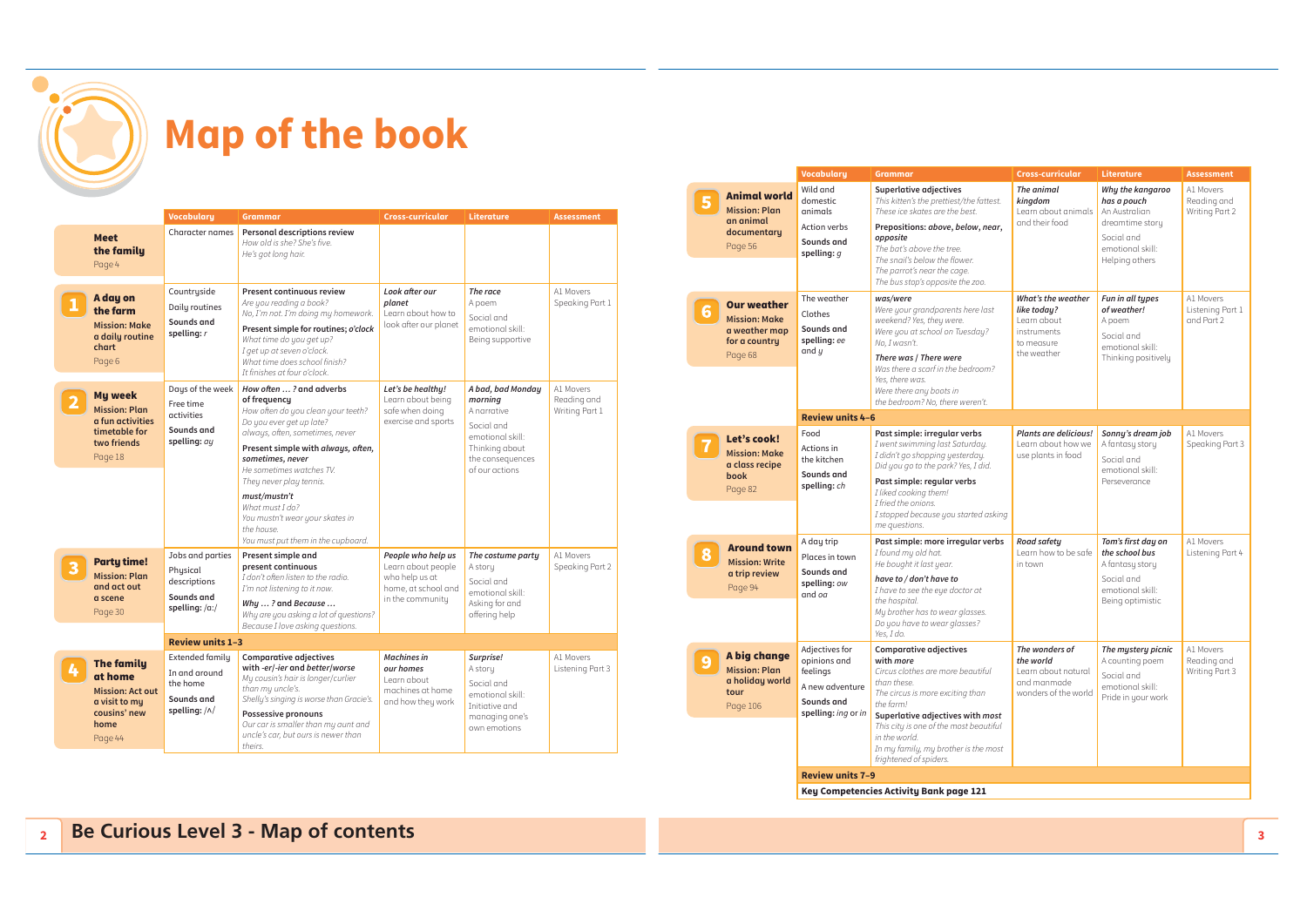

|                |                                                                                             | <b>Vocabulary</b>                                                                                                  | <b>Grammar</b>                                                                                                                                                                                                                                                                 | <b>Cross-curricular</b>                                                                                                              | Literature                                                                                                                             | <b>Assessment</b>                          |
|----------------|---------------------------------------------------------------------------------------------|--------------------------------------------------------------------------------------------------------------------|--------------------------------------------------------------------------------------------------------------------------------------------------------------------------------------------------------------------------------------------------------------------------------|--------------------------------------------------------------------------------------------------------------------------------------|----------------------------------------------------------------------------------------------------------------------------------------|--------------------------------------------|
|                | <b>Welcome to</b><br><b>Diversicus</b><br>Page 4                                            | Main character<br>names<br>Greetings and<br><i>introductions</i>                                                   | Language review<br>Questions and answers<br>Greetings                                                                                                                                                                                                                          |                                                                                                                                      |                                                                                                                                        |                                            |
| $\mathbf{1}$   | <b>Practice time</b><br>Mission: Plan a<br>week in the life<br>of a circus artist<br>Page 6 | Telling the time<br>Activity verbs<br>Sounds and<br>spelling:<br>numbers                                           | Review: question words<br>how, what, when, where,<br>which, who, why<br>was/were + could<br>I could hop on one leg when<br>I was four<br>I couldn't skip.                                                                                                                      | <b>Balancing act</b><br>Learn about balance<br>and coordination<br>A Russian Olumpic<br>athlete                                      | The circus child<br>A real-life story<br>Social and<br>emotional skill:<br>perseverance                                                | A1 Movers<br>Reading and Writing<br>Part 6 |
| $\overline{2}$ | What's for<br>breakfast?<br><b>Mission: Become</b><br>a restaurant<br>owner<br>Page 18      | Food and drink<br>Past simple<br>irregular verbs<br>Sounds and<br>spelling:<br>c spelling for 's'<br>and 'k' sound | <b>Defining relative clauses</b><br>It's the place where I studied.<br>Can you see the woman who<br>is cooking in the kitchen?<br>They're the mountains which<br>I climbed with my father.<br>Past simple + with/when<br>When we finished lunch we<br>went to the funfair.     | Food, glorious food<br>Learn about food<br>and nutrition.<br>Breakfast in China<br>and around the<br>world                           | The old man and<br>the small fish<br>A real-life story<br>Social and<br>emotional skill:<br>showing respect for<br>decisions of others | A1 Movers<br>Listening Part 5              |
| $\mathbf{3}$   | A healthy<br>body<br><b>Mission: Become</b><br>a health expert<br>Page 30                   | Parts of the body<br>Health problems<br>Sounds and<br>spelling:<br>$kn$ and $n$ spelling<br>for 'n' sound          | Review of comparative and<br>superlative adjectives,<br>$as \ldots as$<br>I'm not as strong as you.<br>Jenny is taller than you.<br>Ivan is the strongest man here.<br>$want/need + infinite$<br>I want to go to the party.<br>You need to drink.<br>I don't want to drink.    | Work your body<br>Learn about bones<br>and joints<br>Yoga in Indonesia                                                               | Too-too-moo and<br>the Komodo dragon<br>A fantasy play script<br>Social and<br>emotional skill:<br>showing empathy<br>for others       | A1 Movers<br>Reading and Writing<br>Part 4 |
|                |                                                                                             | <b>Review Units 1-3</b>                                                                                            |                                                                                                                                                                                                                                                                                |                                                                                                                                      |                                                                                                                                        |                                            |
| 4              | <b>Fun in the</b><br>jungle<br>Mission: Create a<br>jungle adventure<br>park<br>Page 44     | Natural features<br>Past simple verbs<br>Sounds and<br>spelling:<br>I, II and le spelling<br>for 'I' sound         | <b>Adverbs</b><br>well, badlu, loudlu, quietlu,<br>quickly, slowly, carefully,<br>beautifully, hard, fast<br><b>Comparative adverbs</b><br>Elephants can move faster<br>than snakes<br>Monkeys can climb better than<br>tigers.<br>Bears can run more quickly<br>than monkeys. | From the roots to<br>the flower<br>Learn about plants<br>and how they grow<br>Carnivorous plants<br>in India and around<br>the world | The story of Rama<br>and Sita<br>An Indian myth<br>Social and<br>emotional skill:<br>helping others                                    | A1 Movers<br>Reading and Writing<br>Part 5 |

|                                                                                                    | <b>Vocabulary</b>                                                                                                     | <b>Grammar</b>                                                                                                                                                                                                                                                                                                                                                  | Cross-curricular                                                                                             | <b>Literature</b>                                                                                                                                                                   | <b>Assessment</b>                          |
|----------------------------------------------------------------------------------------------------|-----------------------------------------------------------------------------------------------------------------------|-----------------------------------------------------------------------------------------------------------------------------------------------------------------------------------------------------------------------------------------------------------------------------------------------------------------------------------------------------------------|--------------------------------------------------------------------------------------------------------------|-------------------------------------------------------------------------------------------------------------------------------------------------------------------------------------|--------------------------------------------|
| <b>Behind the</b><br>scenes<br><b>Mission: Prepare</b><br>a performance<br>Page 56                 | Describing clothes<br>Materials<br>Sounds and<br>spelling:<br>-igh and i-e spelling                                   | be made of<br>What's it made of?<br>It's made of gold.<br>What are the wings made of?<br>They're made of paper.<br>shall, could and let's for<br>suggestions<br>Shall we design some props?<br>Let's design the sea.<br>We could use blue paper.                                                                                                                | Materials and<br>properties<br>Learn about the<br>properties of<br>different materials<br>Greek masks        | The myth of Icarus<br>A Greek myth<br>Social and<br>emotional skill:<br>Listening to others                                                                                         | A2 Flyers<br>Speaking Part 3               |
| <b>Classroom</b><br>stars<br><b>Mission: Have</b><br>a school prize-<br>giving ceremony<br>Page 68 | School subjects<br>Extension of school<br>vocabulary<br>Sounds and<br>spelling:<br>f and ph spelling<br>for 'f' sound | should/shouldn't<br>You should listen to your<br>teacher<br>You shouldn't talk when your<br>teacher's giving the lesson.<br>Should you copy in exams?<br>No, you shouldn't.<br>be good at + noun/gerund<br>I'm good at maths.<br>Are you good at sport?<br>I'm not very good at drawing.                                                                        | Where are we?<br>Learn about maps<br>and sumbols<br>Cappadocia in<br>Turkeu                                  | The project<br>A narration and<br>poem<br>Social and<br>emotional skill:<br>team work and<br>respecting the ideas<br>of others                                                      | A2 Fluers<br>Listening Part 1              |
|                                                                                                    | <b>Review Units 4-6</b>                                                                                               |                                                                                                                                                                                                                                                                                                                                                                 |                                                                                                              |                                                                                                                                                                                     |                                            |
| When I<br>grow up<br>Mission: Choose<br>your dream job<br>Page 82                                  | Jobs<br>Personality<br>adjectives<br>Sounds and<br>spelling:<br>-er, -ar and -or<br>endings                           | when and if clauses (zero<br>conditionals)<br>When you dance, you look in<br>the mirror.<br>If you win, you get a big prize.<br>If William wins, he wants to<br>buy a fantastic new camera.<br>look like, be like<br>What does your grandad look<br>like?<br>He's very tall and he's got<br>short, grey hair.<br>What's your uncle like?<br>He's very friendly. | <b>Time detectives</b><br>Learn about<br>archaeology<br>The Altamira Caves<br>in Spain                       | Don Quixote,<br>Sancho and the<br>windmills<br>An adventure play<br>script<br>Social and<br>emotional skill:<br>responding<br>appropriately to<br>other people's<br>emotional state | A2 Flyers<br>Reading and Writing<br>Part 1 |
| <b>City break</b><br><b>Mission: Create</b><br>a quide to a<br>town<br>Page 94                     | <b>Directions</b><br>Places in town<br>Sounds and<br>spelling:<br>revision of the 'th'<br>sound                       | Future with be going to<br>I'm going to take my umbrella.<br>It isn't going to rain.<br>What are we going to see first?<br><b>Prepositions of movement</b><br>across, into, out of, over, past,<br>round, through                                                                                                                                               | Home, sweet home<br>Learn about cities,<br>towns and villages<br>New York City                               | The road to Hope<br>A poem<br>Social and<br>emotional skill:<br>managing own<br>emotions                                                                                            | A2 Flyers<br>Speaking Part 1               |
| Let's travel!<br>Mission:<br>Organise a<br>summer camp<br>Page 106                                 | Adjectives<br>On holiday<br>Sounds and<br>spelling:<br>ge spelling for 'j'<br>sound                                   | before, after, when clauses<br>Rose got really wet before I<br>gave her my umbrella.<br>He ran really fast when Fred<br>came out of the trees.<br>After we met Grandma's sister<br>in China, we ate the fantastic<br>noodles.<br>-ed/-ing adjective endings<br>excited/exciting<br>interested/interesting                                                       | North, south, east<br>and west<br>Learn about what to<br>take on a hiking trip<br>A hiking trip in<br>Mexico | The story of<br>Popocatepetl and<br><b>Iztaccihuatl</b><br>A narration and<br>legend<br>Social and<br>emotional skill:<br>showing respect for<br>other cultures                     | A2 Flyers<br>Reading and Writing<br>Part 7 |
|                                                                                                    | <b>Review Units 7-9</b>                                                                                               |                                                                                                                                                                                                                                                                                                                                                                 |                                                                                                              |                                                                                                                                                                                     |                                            |

**Grammar reference page 120**

#### **2 Be Curious Level 4 - Map of contents <sup>3</sup>**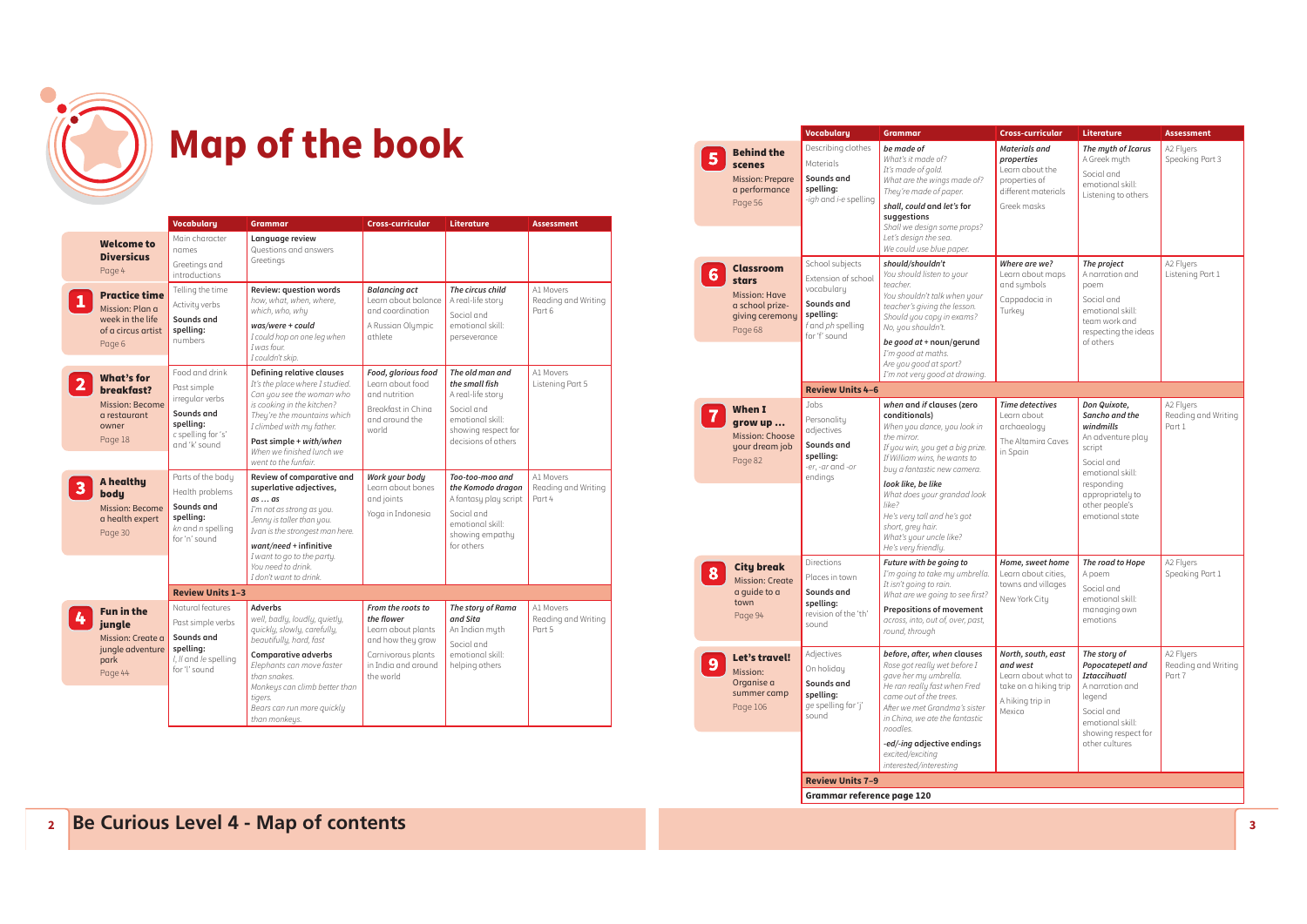

**2**

|                         |                                                                                                          | <b>Vocabulary</b>                                                                                                               | <b>Grammar</b>                                                                                                                                                                                                                                                             | <b>Cross-curricular</b>                                                                                                      | Literature                                                                                                                                          | <b>Assessment</b>                          |
|-------------------------|----------------------------------------------------------------------------------------------------------|---------------------------------------------------------------------------------------------------------------------------------|----------------------------------------------------------------------------------------------------------------------------------------------------------------------------------------------------------------------------------------------------------------------------|------------------------------------------------------------------------------------------------------------------------------|-----------------------------------------------------------------------------------------------------------------------------------------------------|--------------------------------------------|
|                         | <b>Meet</b><br><b>Diversicus</b><br>Page 4                                                               | Main character<br>names<br>Describing people                                                                                    | <b>Revision of Level 4</b>                                                                                                                                                                                                                                                 |                                                                                                                              |                                                                                                                                                     |                                            |
| $\mathbf{1}$            | This year's<br>trip<br><b>Mission: Prepare</b><br>a holiday<br>planner for this<br>school year<br>Page 6 | Months and<br>ordinal numbers<br>Journeys<br>Sounds and<br>spelling: stress<br>in months<br>vocabulary                          | might/may<br>It might be hot.<br>You may need a strong pair<br>of boots.<br><b>Indefinite pronouns</b><br>everuwhere, somewhere,<br>anywhere, nowhere; everyone,<br>someone, anyone, no-one;<br>everything, something,<br>anything, nothing                                | <b>What's the climate</b><br>like?<br>Learn about<br>climates and<br>climate zones<br>The Arabian Desert                     | The lion of the seas<br>A children's<br>encyclopedia entry<br>Social and<br>emotional skill:<br>Self-confidence and<br>bravery                      | A2 Fluers<br>Reading and<br>Writing Part 2 |
| $\overline{2}$          | <b>Our beautiful</b><br>planet<br><b>Mission: Write</b><br>an explorer's<br>expedition diary<br>Page 18  | The natural world<br>Animals<br>Sounds and<br>spelling: silent e                                                                | Past simple review: regular<br>and irregular verbs; ago<br>We got here a week ago.<br>We didn't visit Uluru.<br>Did you go away last month?<br>too and enough<br>There's too much plastic.<br>There isn't enough water.                                                    | Save our world<br>Learn about<br>endangered animals<br>Animals in Australia                                                  | <b>When Dad lost his</b><br>alasses<br>A poem<br>Social and<br>emotional skill:<br>Showing awareness<br>of how others feel                          | A2 Flyers<br>Listening Part 2              |
| $\overline{\mathbf{3}}$ | Let's<br>celebrate!<br><b>Mission: Have</b><br>a class quiz in<br>teams<br>Page 30                       | Competitions<br>Music and festivals<br>Sounds and<br>spelling: $b$ and $v$                                                      | Present perfect for<br>experience<br>Have you ever eaten black<br>beans?<br>Have you ever danced samba?<br>Present perfect with just,<br>already, yet<br>I've already taken more than<br>100 photos.<br>I haven't seen the pyramids yet.<br>We've just finished in Brazil. | <b>Making music</b><br>historu<br>Learn about the<br>history of musical<br><i>instruments</i><br>Brazilian carnival<br>music | The local football<br>hero<br>A real-life story<br>Social and<br>emotional skill:<br>Resilience and<br>perseverance                                 | A2 Flyers<br>Listening Part 3              |
|                         |                                                                                                          | <b>Review Units 1-3</b>                                                                                                         |                                                                                                                                                                                                                                                                            |                                                                                                                              |                                                                                                                                                     |                                            |
| 4                       | <b>Time of our</b><br>lives<br><b>Mission: Write</b><br>a chain story<br>about a mystery<br>Page 44      | Verbs for offers.<br>promises and<br>requests<br>Telling the time<br>Sounds and<br>spelling:<br>alternative<br>spellings for ee | <b>Past continuous</b><br>While I was cleaning my bike,<br>my sister was watching TV.<br>I was getting hot when Mum<br>came out.<br>Present perfect with since/<br>for<br>We've been here since five<br>past four.<br>We've been here for a quarter<br>of an hour.         | <b>Time zones</b><br>Learn about time<br>zones<br>New Year<br>celebrations around<br>the world                               | The legend of<br><b>Mother Mountain</b><br>A legend<br>Social and<br>emotional skill:<br>Understanding how<br>actions can affect<br>the environment | A2 Fluers<br>Listening Part 4              |

|   |                                                                                                                 | <b>Vocabulary</b>                                                                                        | <b>Grammar</b>                                                                                                                                                                                                                                                                                      | <b>Cross-curricular</b>                                                                                      | Literature                                                                                                                                   | <b>Assessment</b>                          |  |  |  |
|---|-----------------------------------------------------------------------------------------------------------------|----------------------------------------------------------------------------------------------------------|-----------------------------------------------------------------------------------------------------------------------------------------------------------------------------------------------------------------------------------------------------------------------------------------------------|--------------------------------------------------------------------------------------------------------------|----------------------------------------------------------------------------------------------------------------------------------------------|--------------------------------------------|--|--|--|
| 5 | Let it snow!<br><b>Mission:</b><br>Prepare a TV<br>weather report<br>Page 56                                    | Seasons and<br>weather<br>In winter<br>Sounds and<br>spelling: revision<br>of-er, -ar and -or<br>endings | will/won't<br>I'll water their garden.<br>We won't talk about football.<br>Conjunctions: so and<br>because<br>The weather's really cold, so<br>we have to wear warm clothes.<br>Today we couldn't go skiing<br>because it was foggy.                                                                | Spring, summer,<br>autumn, winter<br>Learn about why we<br>have seasons<br>Climate in Argentina              | Tomás and the<br>snowman<br>A real-life story<br>Social and<br>emotional skill:<br>Showing remorse                                           | A2 Flyers<br>Speaking Part 2               |  |  |  |
| 6 | Working<br>together<br><b>Mission: Invent</b><br>something to<br>help with a job<br>Page 68                     | Jobs<br>World of work<br>Sounds and<br>spelling: stress in<br>compound nouns                             | <b>Tag questions</b><br>You eat everything, don't you?<br>You can cycle, can't you?<br><b>Short questions</b><br>'I didn't go to the bank on<br>Friday morning.' 'Didn't you?'<br>'It was my twin brother.'<br>'Was it?'                                                                            | <b>Inventions</b> and<br>robotics<br>Learn about<br>inventions and<br>robotics<br>South Korean<br>inventions | <b>Buddie and</b><br>Seo-joon's adventure<br>A science-fiction<br>script<br>Social and<br>emotional skill:<br>Friendship                     | A2 Fluers<br>Reading and<br>Writing Part 4 |  |  |  |
|   |                                                                                                                 | <b>Review Units 4-6</b>                                                                                  |                                                                                                                                                                                                                                                                                                     |                                                                                                              |                                                                                                                                              |                                            |  |  |  |
|   | <b>Then and</b><br>now<br><b>Mission: Create</b><br>an encyclopedia<br>entry<br>Page 82                         | Things in the<br>home<br>Adjectives to<br>describe objects<br>Sounds and<br>spelling: j spelling         | <b>Past participles</b><br>seen, found, driven, ridden,<br>taken, broken, gone, left, tried,<br>forgotten, put, stood, fallen, cut<br>be used for/to<br>It was used for cooking food.<br>It was used to cook food.                                                                                  | <b>Time machines</b><br>Learn about the<br>evolution of objects<br>The puramids of<br>Ancient Equpt          | The boy king<br>A historical fiction<br>story<br>Social and<br>emotional skill:<br>Taking a different<br>perspective                         | A2 Flyers<br>Reading and<br>Writing Part 5 |  |  |  |
| 8 | <b>Space travel</b><br><b>Mission: Plan a</b><br>space mission<br>Page 94                                       | In space<br>Adventure words<br>Sounds and<br>spelling: $s +$<br>consonant(s)                             | will and going to<br>Spaceships will improve.<br>Are you going to watch space<br>films?<br><b>Review of past tenses</b><br>Ivan landed his rocket on the<br>new planet. He was turning off<br>his engine when he heard a<br>strange noise.                                                          | <b>Preparing for Mars</b><br>Learn about space<br>exploration<br>An Italian astronaut<br>at the ISS          | The space blog<br>A science-fiction<br>story<br>Social and<br>emotional skill:<br>Managing own<br>emotions                                   | A2 Fluers<br>Reading and<br>Writing Part 3 |  |  |  |
|   | <b>Great</b><br><b>bakers</b><br><b>Mission:</b><br><b>Take part in</b><br>a cooking<br>competition<br>Page 106 | Mealtimes and<br>snacks<br>Cooking<br>Sounds and<br>spelling: sh                                         | It smells/tastes/looks/feels/<br>sounds like<br>I wanted to know what it tasted<br>like.<br>It felt like dry grass.<br>It smelt like carrot cake.<br>It looked like a nest.<br>It sounded like someone<br>playing an electric quitar.<br>make somebody + adjective<br>The smell's making me hungry. | How chocolate is<br>made<br>Learn about<br>chocolate<br>production<br>Traditional food in<br>the UK          | The gingerbread<br>girl's adventure<br>A fairy tale<br>adaptation<br>Social and<br>emotional skill:<br>Being passionate<br>about what you do | A2 Flyers<br>Reading and<br>Writing Part 6 |  |  |  |
|   |                                                                                                                 | <b>Review Units 7-9</b>                                                                                  |                                                                                                                                                                                                                                                                                                     |                                                                                                              |                                                                                                                                              |                                            |  |  |  |
|   |                                                                                                                 |                                                                                                          |                                                                                                                                                                                                                                                                                                     | Grammar reference page 120<br>Key Competencies Activity Bank page 128                                        |                                                                                                                                              |                                            |  |  |  |